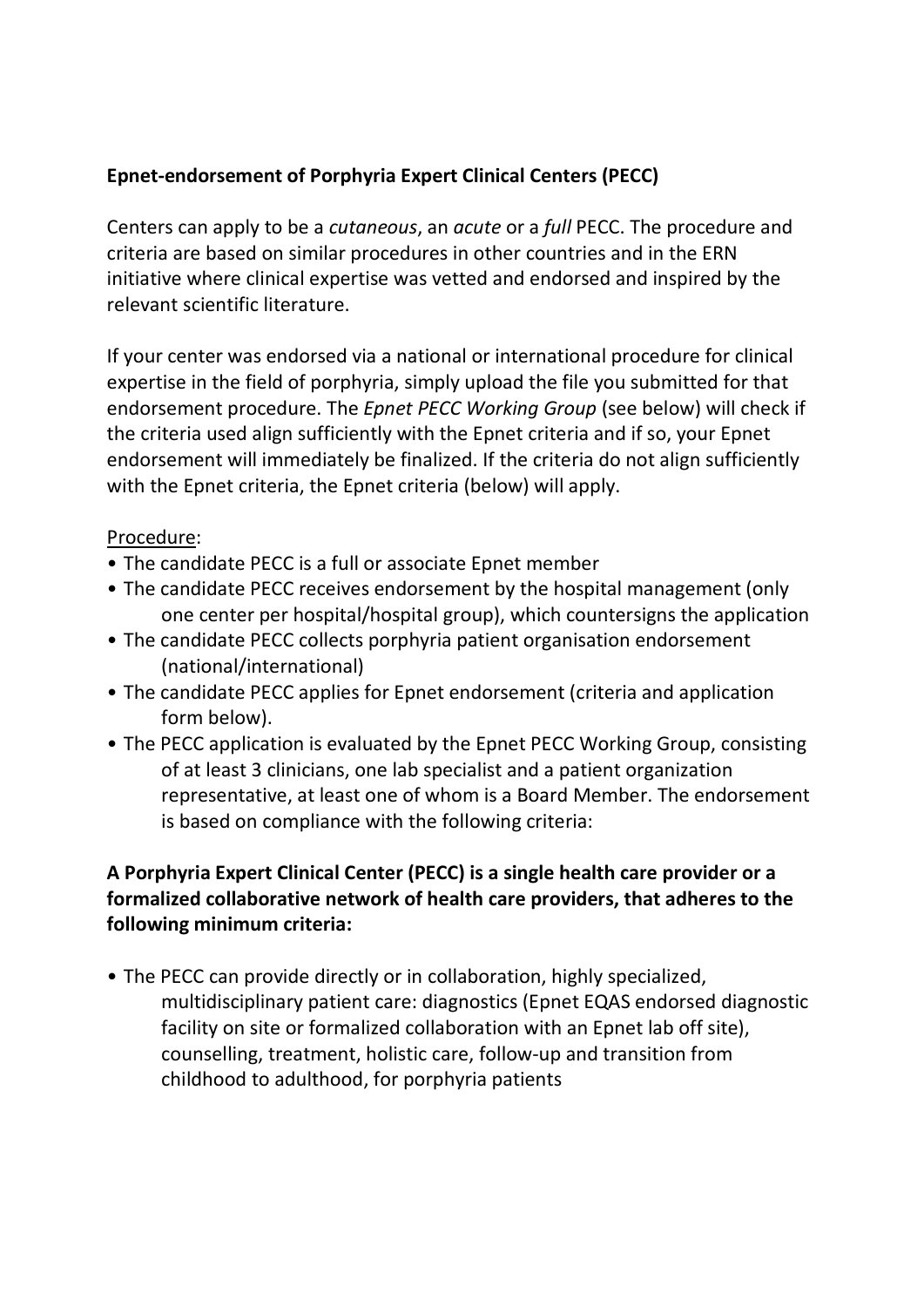- The PECC multi-disciplinarity is illustrated by the availability of a list of specialists involved in the care for porphyria patients, on request. These specialists at least include: internal medicine (*e.g. at least one of the following: general internal medicine/emergency medicine/hematology/hepatogastroenterology/endocrinology/ metabolic diseases*), AND dermatology AND genetics. The PECC has access to the following specialities: pediatrics, psychology, psychiatry, emergency medicine and intensive care.
- The PECC can guarantee continuity of care, therefore the PECC includes more than one designated clinical porphyria specialist and takes responsibility to coach, train and appoint new clinical porphyria specialists to ensure continuity.
- The PECC coordinates the active (i.e. patient contact over the last 5 years) care for a minimum of:
- 20 patients, in either *cutaneous* OR *acute* porphyria, to be endorsed as a cutaneous OR acute PECC
- OR 40 patients with *cutaneous* (20 or more) AND *acute* (20 or more) porphyria, to be endorsed as a full PECC
- The PECC has experience with the treatment modalities for these patients (e.g. drug treatments for porphyria, hemin infusions, EPP prevention and treatment, liver transplantation, bone marrow transplantation, phlebotomies).
- The PECC contributes to implementation of guidelines and care standards, their diffusion and the creation of awareness, the education of patients, caregivers and health care providers, in collaboration with the national and/or international learned societies (e.g. Epnet) in the field and patient organizations.
- The PECC participates in research (i.e. national/international registries, basic science, clinical trials and peer-reviewed publications, contributions/presentations at international conferences).
- The PECC has been involved in all of the above for a minimum of 3 years at the time of endorsement.